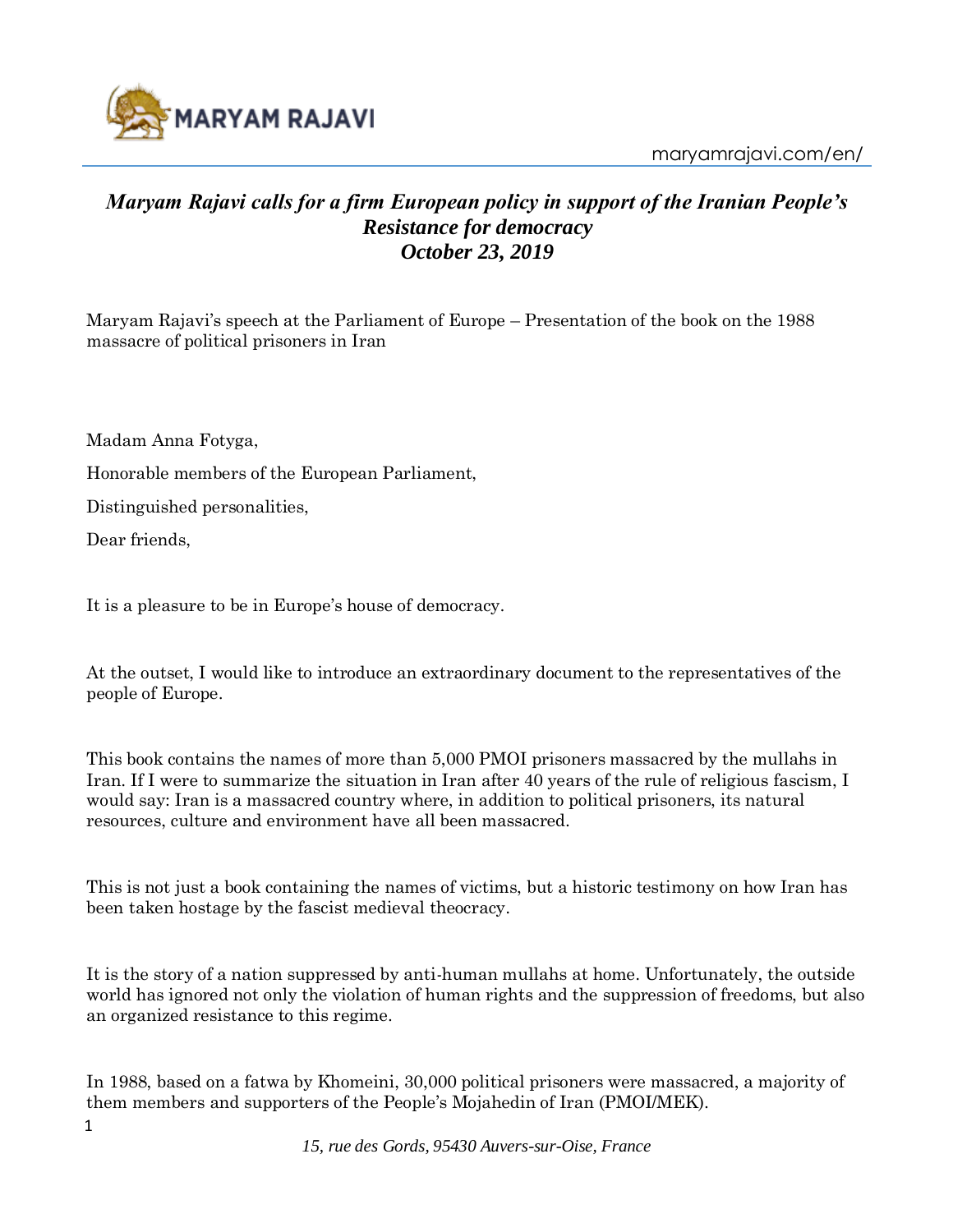This crime against humanity was carried out in absolute secret.

The ruling criminals neither published the names nor provided information on where the victims had been buried.

In the past three years, the PMOI pursued and expanded a movement, calling for justice for the victims. The publication of this book is the outcome of that initiative.

It contains the names of the martyrs, the locations of some of the mass graves, as well as the names of 35 death commissions and their 86 members.

Sixty-three percent of the perpetrators presently hold official positions in the mullahs' regime. The regime's current Judiciary chief Ibrahim Raisi, the Justice Minister, the deputy parliament spokesman, and several senior judiciary officials were members of those death commissions.

The mullahs' supreme leader, Ali Khamenei, was the president at the time. Hassan Rouhani was the acting deputy commander of the armed forces at the time.

The book also reflects a tragic by-product of the policy of appeasement, which ignored the worst massacre of political prisoners after the Second World War as Western governments and the United Nations turned a blind eye on this crime.

Not held to account for such a horrible crime, the regime spread its war to the Middle East which is still continuing.

Over the past six months, despite maximum leniency on the part of Europe, the clerical regime has continued to breach more and more of its commitments to the nuclear deal. And today, we are about to witness the fourth stage of this breach.

Under such circumstances, I have come to propose to the European Union to adopt a realistic and necessary policy on Iran and the Middle East.

The question is, what must be done against a regime which has deliberately undermined European efforts and initiatives, particularly those by France?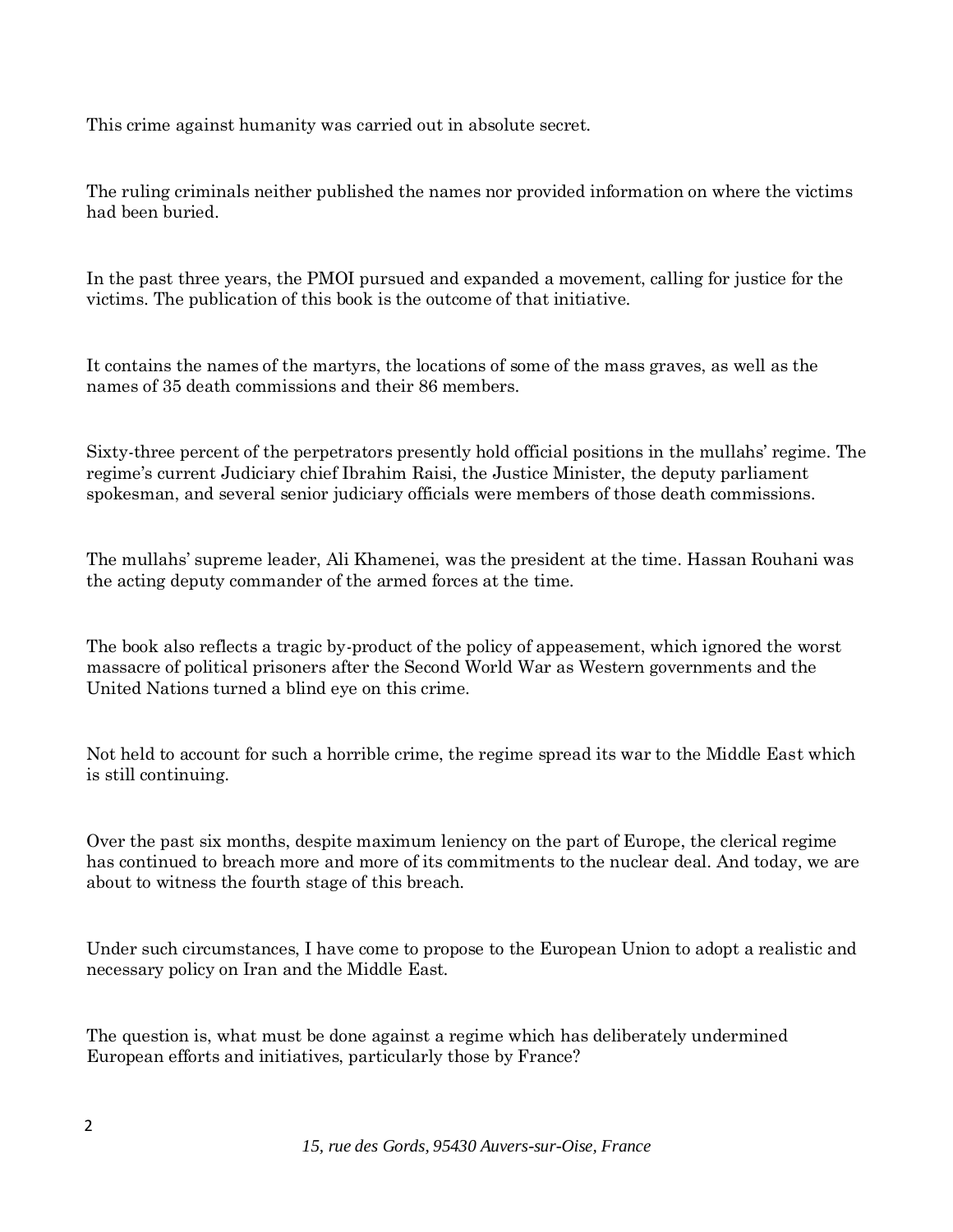The answer is the adoption of a firm European policy which necessarily requires lending support to the Iranian people's resistance to establish democracy and popular sovereignty.

At the time of the nuclear deal in July 2015, I emphasized, on behalf of the Iranian Resistance, that to prevent war in the region, the P5+1 countries must firmly insist on preventing the regime's interferences in other countries and evict the regime's forces from the Middle East.

Also in January 2017, at the European Parliament, I warned, "If the ruling religious fascism in Iran is not dealt with, decisively, they will impose a deadly war on the region and the world."

The mullahs took advantage of the nuclear deal and the concessions which came with it to accelerate their ballistic missile program. They turned Syria into a blood bath and fueled the war in Yemen.

Now, let's take a look at the developments of the recent months:

The mullahs and their Revolutionary Guards have repeatedly attacked vessels in international waters and oil installations and airports in the neighboring countries.

As I mentioned, earlier, Albanian authorities disclosed more details today of the terrorist plot against the People's Mojahedin Organization of Iran in that country in March 2018.

The information clearly shows that the clerical regime is involved in export of terrorism with all its factions and in its entirety. Therefore, I would like to once again reiterate that to thwart the clerical regime's terrorism and espionage, its Ministry of Intelligence and Security (MOIS), the Islamic Revolutionary Guard Corps (IRGC), and the terrorist Quds Force must be designated as terrorist entities. Their agents must be prosecuted and expelled. And the regime's embassies in all countries must be shut down, because they are the centers where they plot and carry out their terrorist operations.

The question is why did they launch these assaults? Aren't they worried about the consequences?

No, because of a lack of a firm policy.

They launch attacks not because they feel powerful, but because the international community's inaction has emboldened them.

*15, rue des Gords, 95430 Auvers-sur-Oise, France*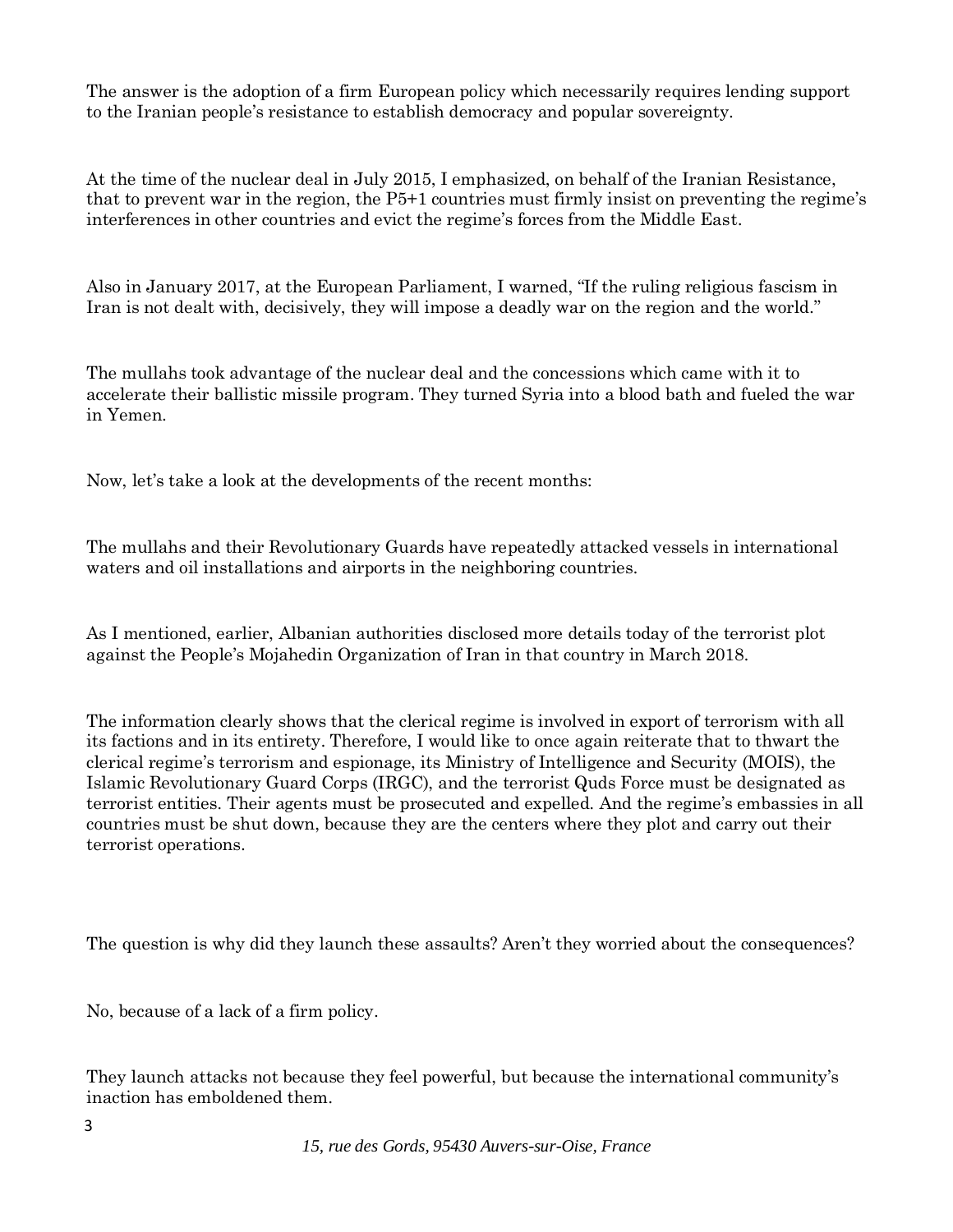As Massoud Rajavi, the leader of the Iranian Resistance, has pointed out, "Four decades of experience have proven that the worst mistake is giving up and failing to behead the serpent. Without this, Iran could not be freed."

But why do the mullahs need to resort to such insanity? Because inside Iran, the nationwide protest movement has threatened their rule.

Earlier this month, thousands of the people of Lordegan took to the streets in south western Iran to protest against the mullahs.

They set fire to the Governor's Office, the office of the Friday prayer leader, the office of the supreme leader's representative, and several other government centers.

In recent days and weeks, the city of Arak, 300kms south of Tehran, has been the scene of extensive workers' protests. Protests by university students, teachers, retirees and government employees continue in various cities.

Angry and rebellious youths all across Iran torch the portraits of the regime's leaders.

The ruling mullahs have reacted by more arrests and executions.

Since 2013, when Rouhani became the regime's president, some 4,000 persons have been executed. Torture and persecution of political prisoners have continued to this day.

Now, why don't the governments who seem to be only concerned with doing business not sent, even once, a delegation to visit Iranian prisons and investigate the conditions of political prisoners? Why don't they react to the suppression of women in Iran who are deprived of their rights and freedoms?

Fortunately, the Europe Parliament has not remained silent vis-à-vis the violations of the human rights of the people of Iran. The EP resolution on September 19, strongly condemned the violations of women's rights by the mullahs' regime.

I sincerely commend members of the European Parliament. In previous years, too, the European Parliament had made admirable efforts in defense of the Iranian Resistance. It played an unforgettable role against the suppression and slaughter of Iran's freedom fighters by the clerical